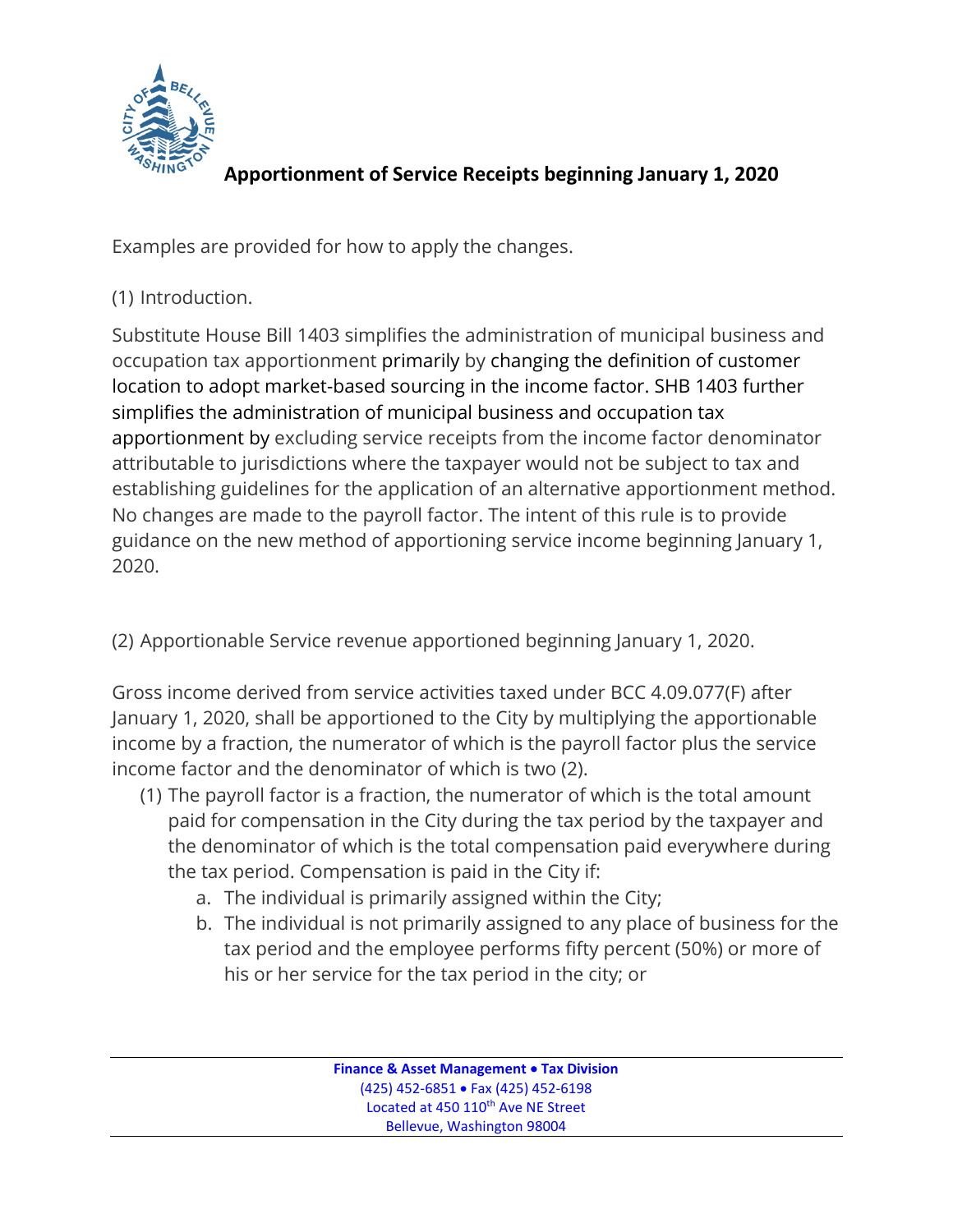c. The individual is not primarily assigned to any place of business for the tax period, the individual does not perform fifty percent (50%) or more of his or her service in any city, and the employee resides in the city.

Per BCC 4.09.077(G)(6) "Individual" means any individual who, under the usual common law rules applicable in determining the employer-employee relationship, has the status of an employee of that taxpayer.

- (2) The service income factor is a fraction, the numerator of which is the total service income of the taxpayer in the City during the tax period, and the denominator of which is the total service income of the taxpayer everywhere during the tax period. Service income is in the City if the customer location is in the City.
- (3) Income Factor Denominator Excluded Income. Gross income of the business from engaging in an apportionable activity must be excluded from the denominator of the service income factor if, in respect to such activity, at least some of the activity is performed in the city, and the gross income is attributable under (b) of this section (2) to a city or unincorporated area of a county within the United States or to a foreign country in which the taxpayer is not taxable.
- (4) If the allocation and apportionment provisions of this section (F) do not fairly represent the extent of the taxpayer's business activity in the city, the taxpayer may petition for or the tax administrator may require, in respect to all or any part of the taxpayer's business activity, if reasonable:
	- a. Separate accounting;
	- b. The exclusion of any one or more of the factors;
	- c. The inclusion of one or more additional factors that will fairly represent the taxpayer's business activity in the city; or
		- d. The employment of any other method to effectuate an equitable allocation and apportionment of the taxpayer's income.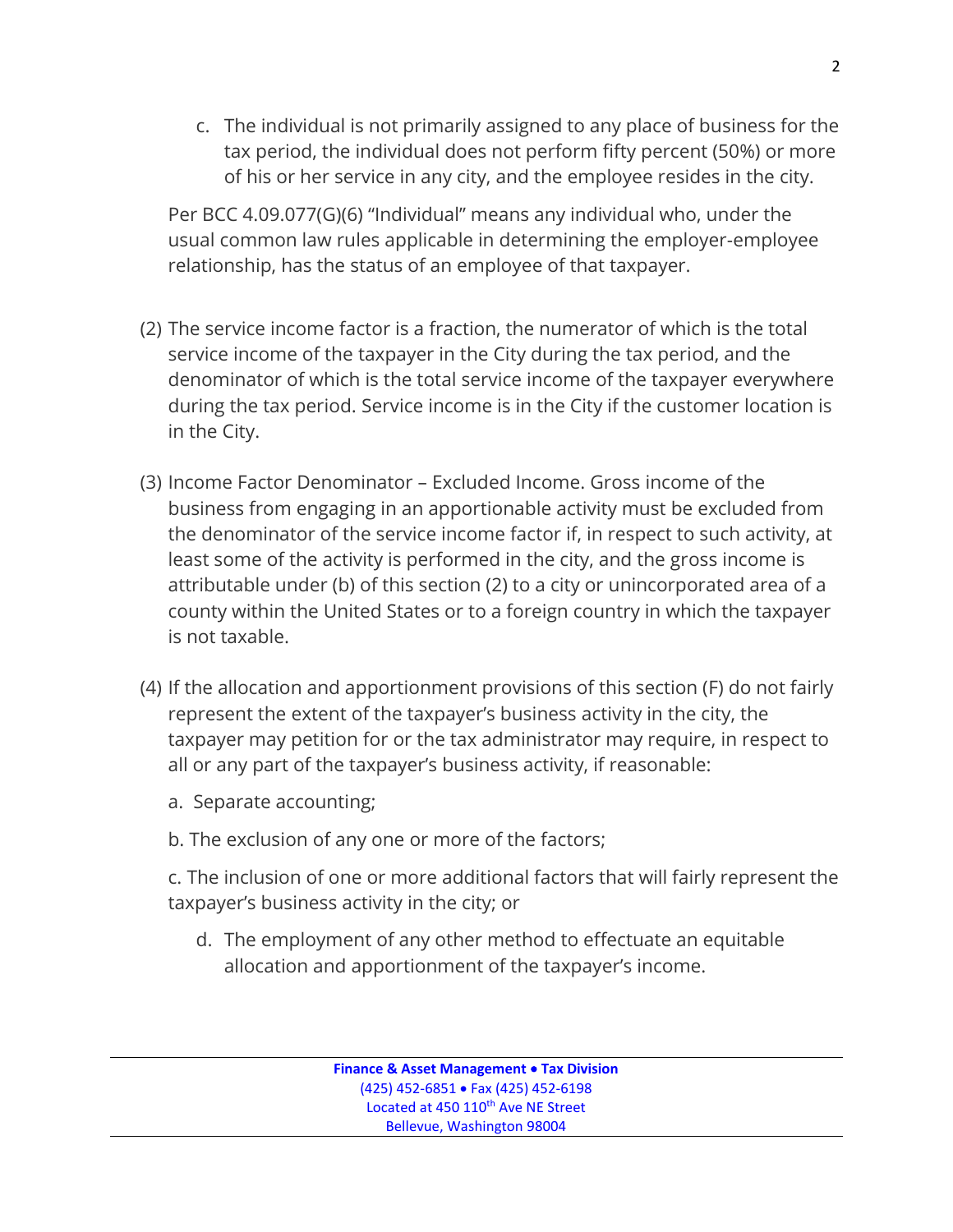- (5) The party petitioning for, or the tax administrator requiring, the use of any method to effectuate an equitable allocation and apportionment of the taxpayer's income pursuant to subsection (d) of this section (2) must prove by a preponderance of the evidence:
	- a. That the allocation and apportionment provisions of this section (2) do not fairly represent the extent of the taxpayer's business activity in the city; and
	- b. That the alternative to such provisions is reasonable. The same burden of proof shall apply whether the taxpayer is petitioning for, or the tax administrator is requiring, the use of an alternative, reasonable method to effectuate an equitable allocation and apportionment of the taxpayer's income.
- (6) If the tax administrator requires any method to effectuate an equitable allocation and apportionment of the taxpayer's income, the tax administrator cannot impose any civil or criminal penalty with reference to the tax due that is attributable to the taxpayer's reasonable reliance solely on the allocation and apportionment provisions of this section (2).
- (7) A taxpayer that has received written permission from the tax administrator to use a reasonable method to effectuate an equitable allocation and apportionment of the taxpayer's income shall not have that permission revoked with respect to transactions and activities that have already occurred unless there has been a material change in, or a material misrepresentation of, the facts provided by the taxpayer upon which the tax administrator reasonably relied in approving a reasonable alternative method.
- G. Definitions. The definitions in this section apply throughout this rule.
	- 1. **"Apportionable income"** means the gross income of the business taxable under the service classifications of a city's gross receipts tax, including income received from activities outside the city if the income would be taxable under the service classification if received from activities within the city, less any exemptions or deductions available.
	- 2. **"Business activities tax"** means a tax measured by the amount of, or economic results of, business activity conducted in a city or county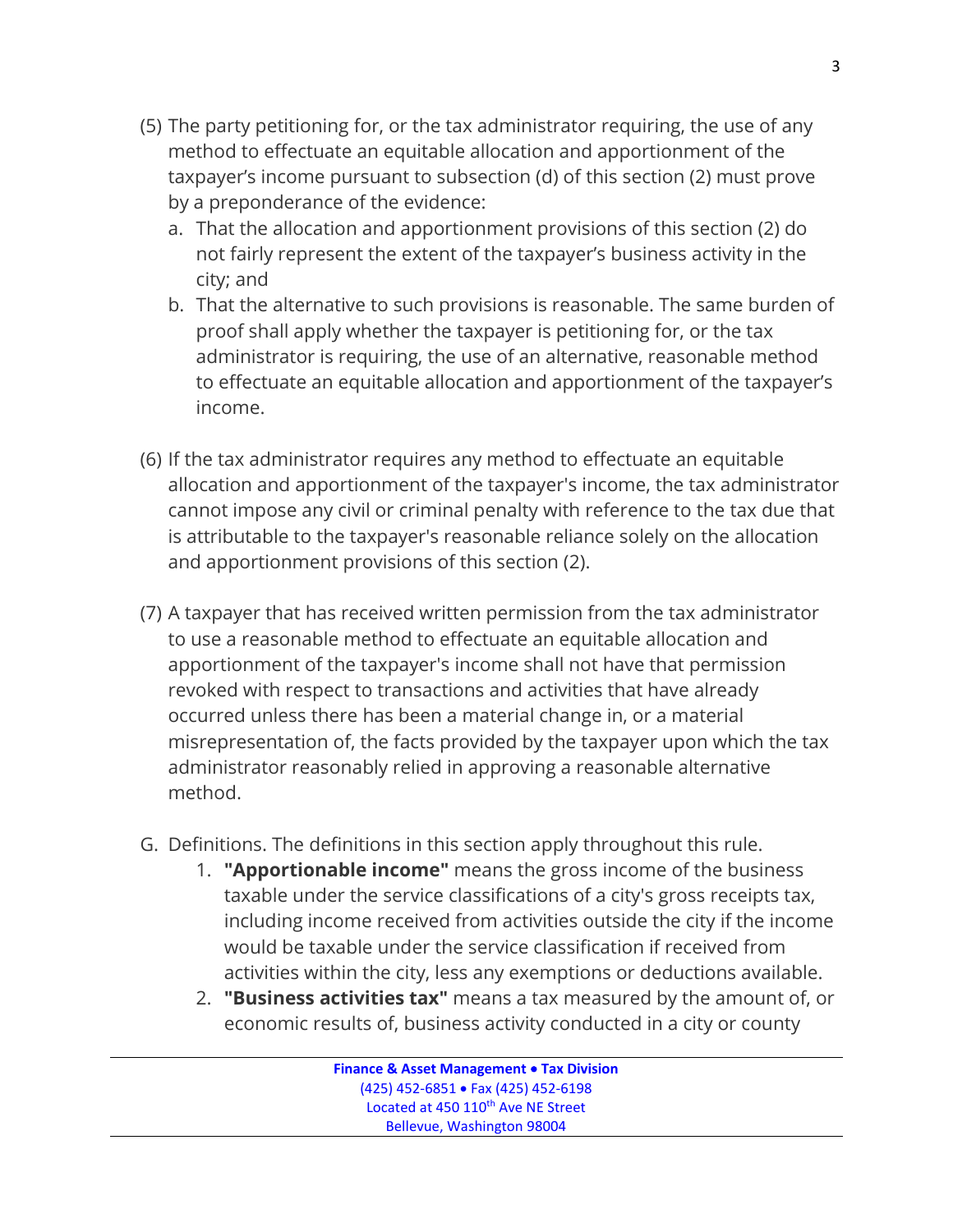within the United States or within a foreign country. The term includes taxes measured in whole or in part on net income or gross income or receipts. "Business activities tax" does not include a sales tax, use tax, or a similar transaction tax, imposed on the sale or acquisition of goods or services, whether denominated a gross receipts tax or a tax imposed on the privilege of doing business.

- 3. **"Compensation"** means wages, salaries, commissions, and any other form of remuneration paid to individuals for personal services that are or would be included in the individual's gross income under the federal internal revenue code.
- 4. **"Customer"** means a person or entity to whom the taxpayer makes a sale or renders services or from whom the taxpayer otherwise receives gross income of the business.
- 5. **"Customer Location"** means the following:
	- a. For a customer not engaged in business, if the service requires the customer to be physically present, where the service is performed.
	- b. For a customer not engaged in business, if the service does not require the customer to be physically present:
		- 1. The customer's residence; or
		- 2. If the customer's residence is not known, the customer's billing/mailing address.
	- c. For a customer engaged in business:
		- 1. Where the services are ordered from; or
		- 2. At the customer's billing/mailing address if the location from which the services are ordered is not known; or
		- 3. At the customer's commercial domicile if none of the above are known.

The customer location of a customer under (G)(5)(b) and (G)(5)(c) is determined based on a cascading method or series of steps. Only if the first step is unknown may the taxpayer move to the next step and so forth.

- 6. **"Individual"** means any individual who, under the usual common law rules applicable in determining the employer-employee relationship, has the status of an employee of that taxpayer.
- 7. **"Not Taxable"** means that the taxpayer is not subject to a business activities tax by that city or county within the United States or by that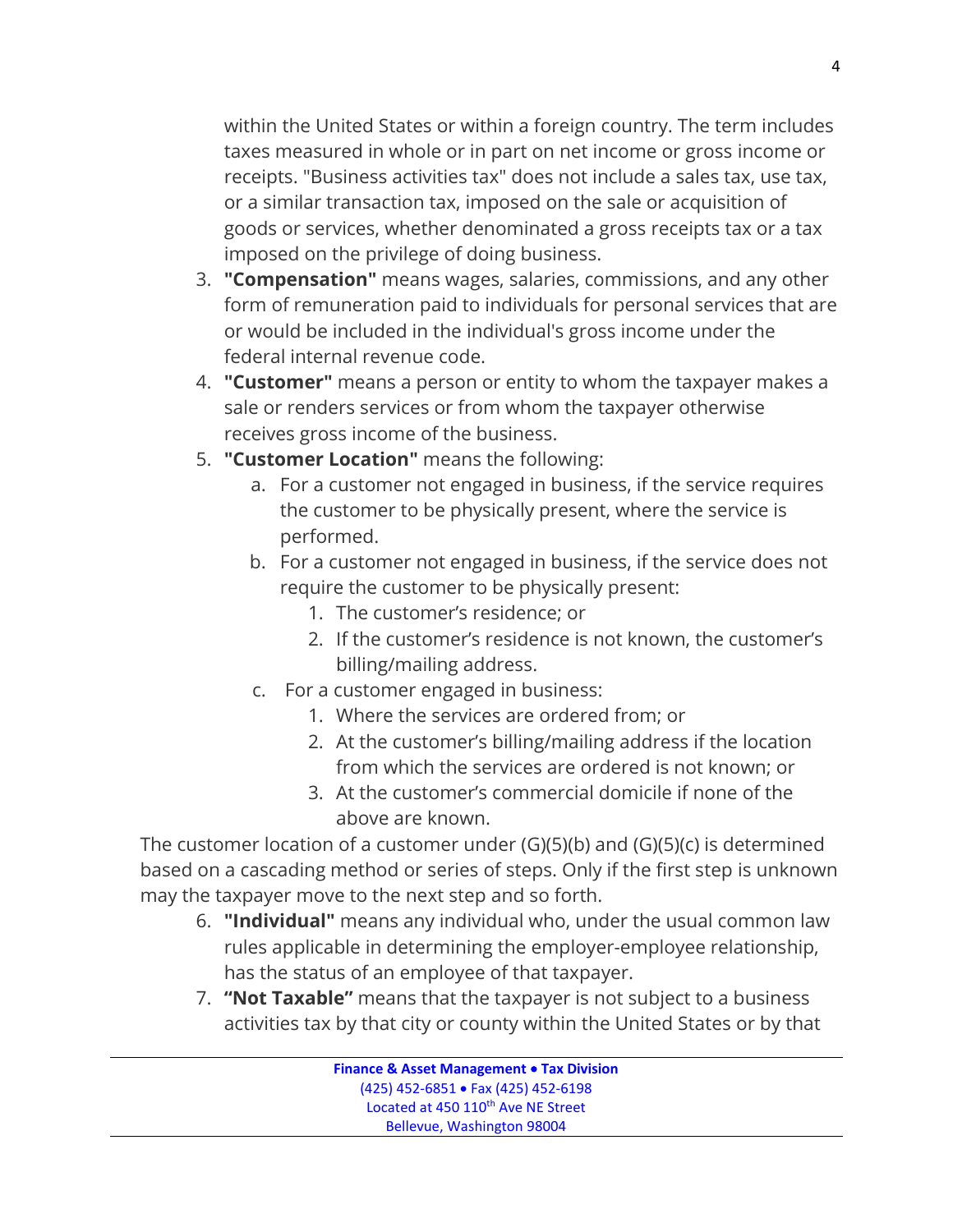foreign country, except that a taxpayer is taxable in a city or county within the United States or in a foreign country in which it would be deemed to have a substantial nexus with the city or county within the United States or with the foreign country under the standards in RCW 35.102.050 regardless of whether that city or county within the United States or that foreign country imposes such a tax.

- 8. **"Primarily assigned"** means the business location of the taxpayer where the individual performs his or her duties.
- 9. **"Service taxable income"** or "service income" means gross income of the business subject to tax under either the service or royalty classification.
- 10.**"Tax period"** means the calendar year during which tax liability is accrued. If taxes are reported by a taxpayer on a basis more frequent than once per year, taxpayers shall calculate the factors for the previous calendar year for reporting in the current calendar year and correct the reporting for the previous year when the factors are calculated for that year, but not later than the end of the first quarter of the following year.
- h. Examples. The following examples identify a number of facts and then state a conclusion. The tax status of each circumstance must be determined after a review of all the facts and circumstances.
- (a) **Example 1:** An individual with health insurance seeks medical services at a doctor's office in Seattle. The individual is the customer for purposes of determining customer location even though the individual may utilize their insurance to pay for the medical services provided to them. The individual is required to be present at the doctor's office to receive the services, therefore the service receipts are sourced to the location of the doctor's office where the services are performed.
- (b) **Example 2**: PCA Co. provides electronic design plans for residential homeowners in Washington, Oregon and Idaho. The service is designed to allow home owners to be their own general contractors. Homeowners upload pictures of their home to PCA's website and PCA delivers electronic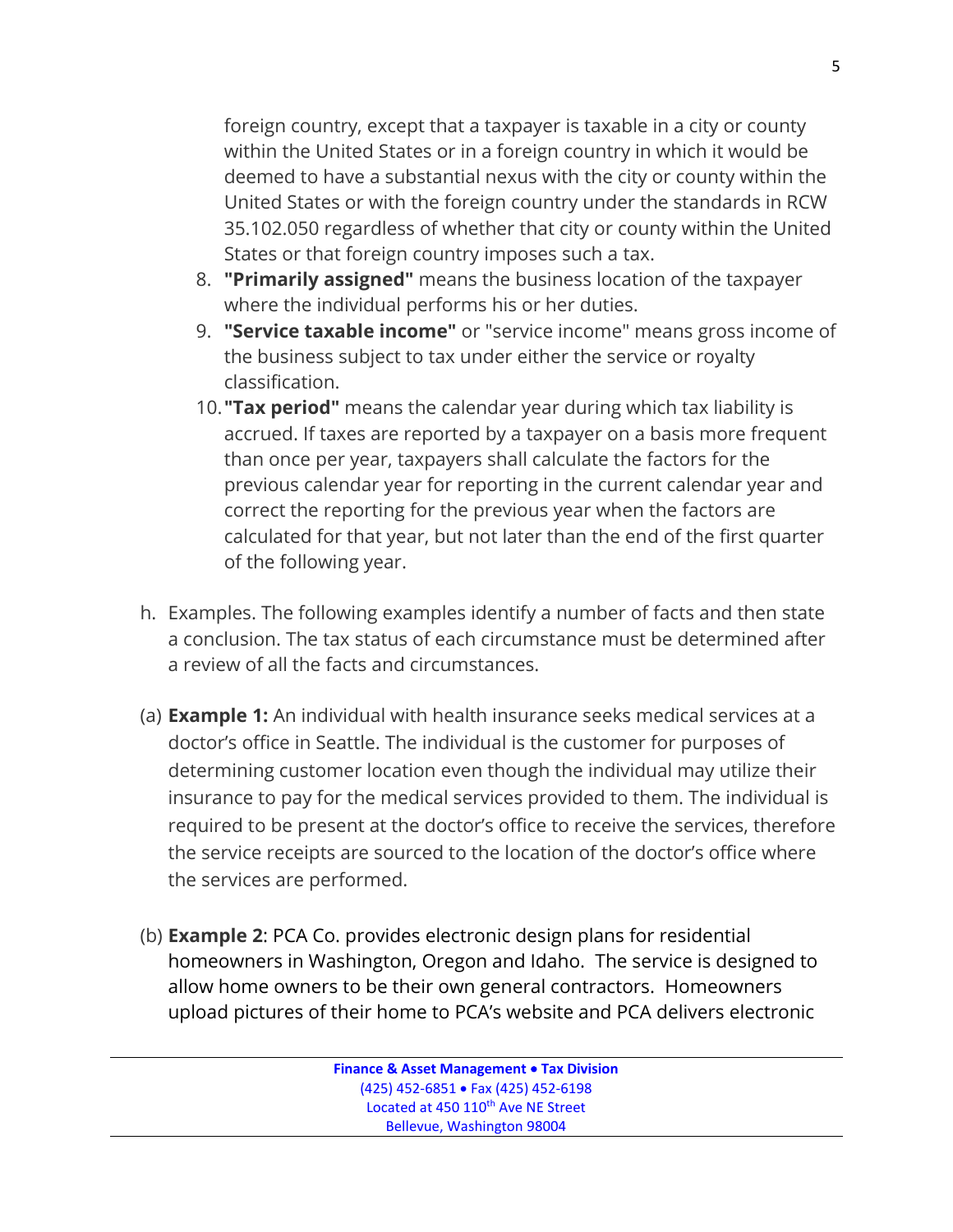plans and projected work plans to the customer's email. PCA reports under the service activity classification and has its only business location in Seattle. Because PCA's service does not require the customer to be physically present and their customers are not engaged in business, PCA would source their receipts first to the customer residence. Only if the customer's residence is not known, PCA would source their receipts to the customer's billing/mailing address.

- (c) **Example 3**: MNO Co. provides professional services to customers engaged in business throughout Washington. MNO maintains billing address information for all of its customers. In addition, MNO also has information about the location from which the services are ordered, contracts, invoices, and other communication with the customer. MNO must follow the sourcing hierarchy in subsection 3(e) above for sourcing service receipts to the customer location. MNO would first determine the location from which the services are ordered; if the location from which the services were ordered was not known, MNO would use the customer's billing or mailing address; and finally, if MNO did not know its customer's billing or mailing address, MNO would source the service income to the customer's place of domicile or where it is headquartered. In this example, MNO has information in its business records to identify the location from which the services were ordered. Therefore, MNO will source its service receipts to the location from which services were ordered and will not use the customer billing addresses.
- (d) **Example 4**: QRS LLC is located in Tacoma, Washington and provides architectural services to customers engaged in business throughout Washington State. TUV Co., a software company located in Seattle, contracts with QRS to draft plans to renovate their branch office in Bellevue. The order was made by TUV personnel located in Seattle. QRS will source the TUV service receipts to Seattle, the location from which the services were ordered.
- (e) **Example 5**: Safe-T Service LLC is a security company that provides building security to customers engaged in business throughout Washington State.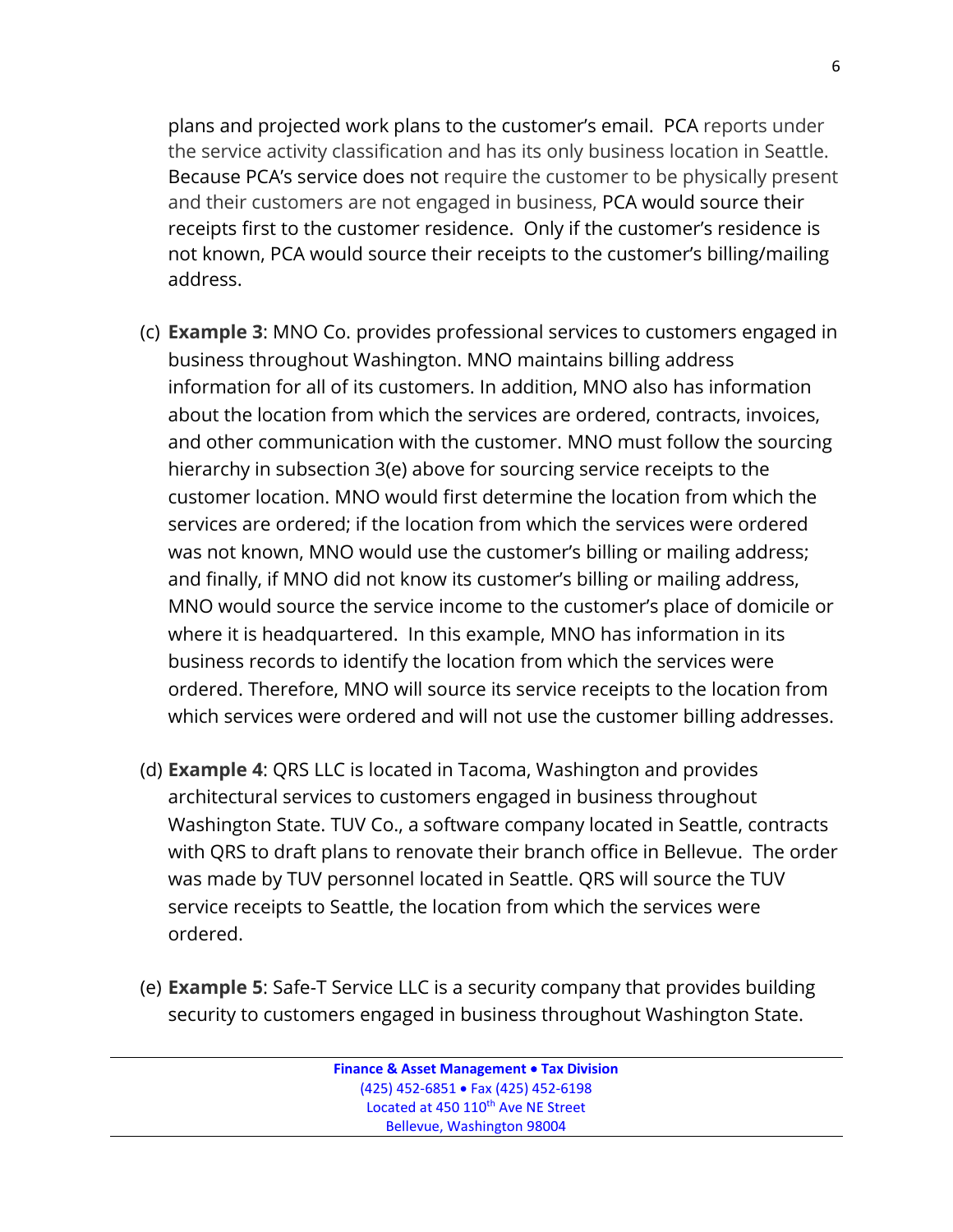Huge Software Co. contracts with Safe-T Service to perform afterhours security for their sales office in Seattle. The services were ordered from the sales office in Seattle and approved by the company's main office and procurement department in Bellevue. Safe-T Service will source Huge Software Co. service receipts to Seattle, the location from which the services were ordered and not from where the order was approved.

(f) **Example 6:** Company MMM reports under the service classification and has its only business location in Seattle. MMM has employees but also maintains contracts with independent contractors who sell the company's services. The independent contractors are paid by commissions. The independent contractors are located partly outside of the state and partly within the state. MMM employs managers who visit the independent contractors but are assigned to the Seattle office. Company MMM has nexus outside of the state due to their independent contractors working with MMM's ultimate customer. MMM should compute their taxable service income using the twofactor method. Since their employees and the traveling managers are assigned to the Seattle office, 100% of the payroll is assigned to Seattle. Assuming that 75% of the service income is attributable to customer locations outside of Seattle (see subsection (3)(e) for definition of customer location) and 25% inside of Seattle, then the two-factor apportionment would be as follows:

| Apportionment |  | 100% (Seattle payroll factor) + 25% (Seattle income factor) | 125%<br>$\frac{1}{1}$ = 62.5% |  |
|---------------|--|-------------------------------------------------------------|-------------------------------|--|
| Factor        |  |                                                             |                               |  |

(g) **Example 7:** MNO Corp, a service corporation based in Seattle, provides webbased services through the means of the Internet to individual customers who are residents of Seattle and elsewhere. Sales of 20 percent of MNO Corp's web-based services are attributed to customers within Seattle (see subsection (3)(e)) and 40 percent of MNO Corp's service employees are located in Seattle. Assuming that no service income is excluded from the denominator because the taxpayer is taxable in all customer locations, the two-factor apportionment would be as follows:

| Apportionment<br>Factor | = | 40% (Seattle payroll factor) + 20% (Seattle income factor) | 60% | 30% |
|-------------------------|---|------------------------------------------------------------|-----|-----|
|                         |   | <b>Finance &amp; Asset Management • Tax Division</b>       |     |     |
|                         |   | (425) 452-6851 • Fax (425) 452-6198                        |     |     |
|                         |   | Located at 450 110 <sup>th</sup> Ave NE Street             |     |     |
|                         |   | Bellevue, Washington 98004                                 |     |     |
|                         |   |                                                            |     |     |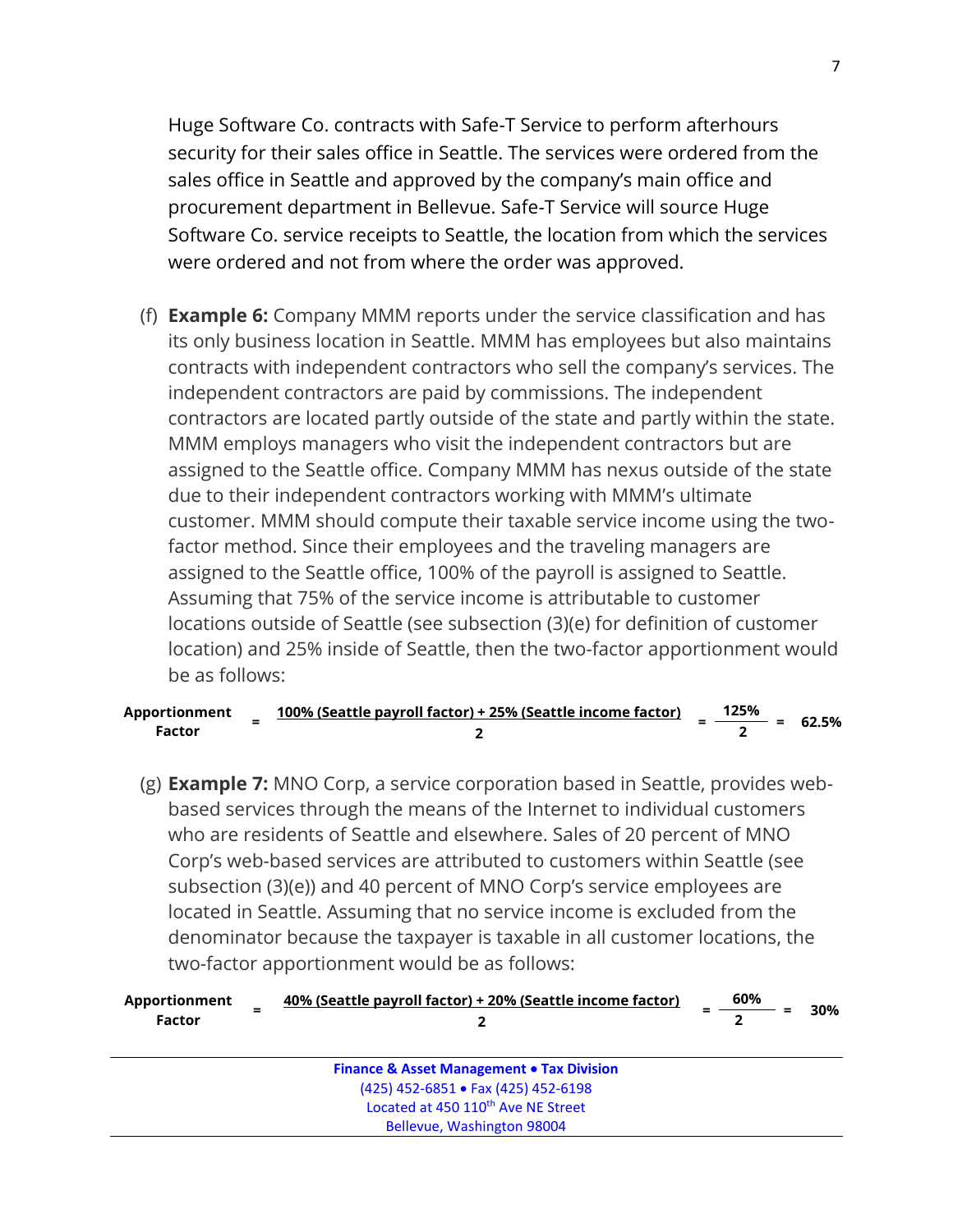(h) **Example 8:** Same as Example 7, however 10 percent of MNO Company's sales are attributable to cities in which MNO is "not taxable" (the taxpayer is not subject to a business activities tax and the taxpayer is not deemed to have substantial nexus in the customer location , see subsection 3(g)) above). Furthermore, some of the service activity is performed in Seattle. As a result, 10 percent of MNO's sales must be excluded from the income factor denominator. Therefore, the service apportionment factor and the twofactor apportionment would be as follows:

| <b>Service activity</b><br>income factor | 20% (Service income)<br>100% (Worldwide service activity income) – 10% (Excluded<br>income) | 20%<br>$\equiv$<br>90% | 22.2% |
|------------------------------------------|---------------------------------------------------------------------------------------------|------------------------|-------|
| Apportionment<br><b>Factor</b>           | 40% (Payroll factor) + 22.2% (20/90 Service income factor)                                  | 62.2%<br>=             | 31.1% |

(i) **Example 9:** Hobbs & Smith Co. provides engineering consulting services to businesses. Hobbs & Smith has offices in Seattle, Bellingham and Tacoma. Hobbs & Smith's service income is attributed 40-percent in Seattle, 40 percent in Bellingham, and 20-percent in Tacoma. Their office staffing is 60 percent in Seattle, 30-percent in Bellingham and 10-percent in Tacoma. Projects are shared among the various offices. A staff working a project may sit in one office and report to a specialist and managers that are in different offices. Therefore, some of the service activity is performed in all of Hobbs & Smith's offices. The service income apportionment factor and two-factor apportionment would be as follows:

| <b>Seattle</b><br>Apportionment<br>Factor    |  | 60% (Seattle payroll factor) + 40% (Seattle income factor)          |  | 100%                |  |       |
|----------------------------------------------|--|---------------------------------------------------------------------|--|---------------------|--|-------|
|                                              |  |                                                                     |  | 2                   |  | 50.0% |
| <b>Bellingham</b><br>Apportionment<br>Factor |  | 30% (Bellingham payroll factor) + 40% (Bellingham income<br>factor) |  | 70%<br>$\mathbf{2}$ |  | 35.0% |
|                                              |  | 2                                                                   |  |                     |  |       |
|                                              |  | <b>Finance &amp; Asset Management . Tax Division</b>                |  |                     |  |       |
|                                              |  | (425) 452-6851 • Fax (425) 452-6198                                 |  |                     |  |       |
|                                              |  | Located at 450 110 <sup>th</sup> Ave NE Street                      |  |                     |  |       |
|                                              |  | Bellevue, Washington 98004                                          |  |                     |  |       |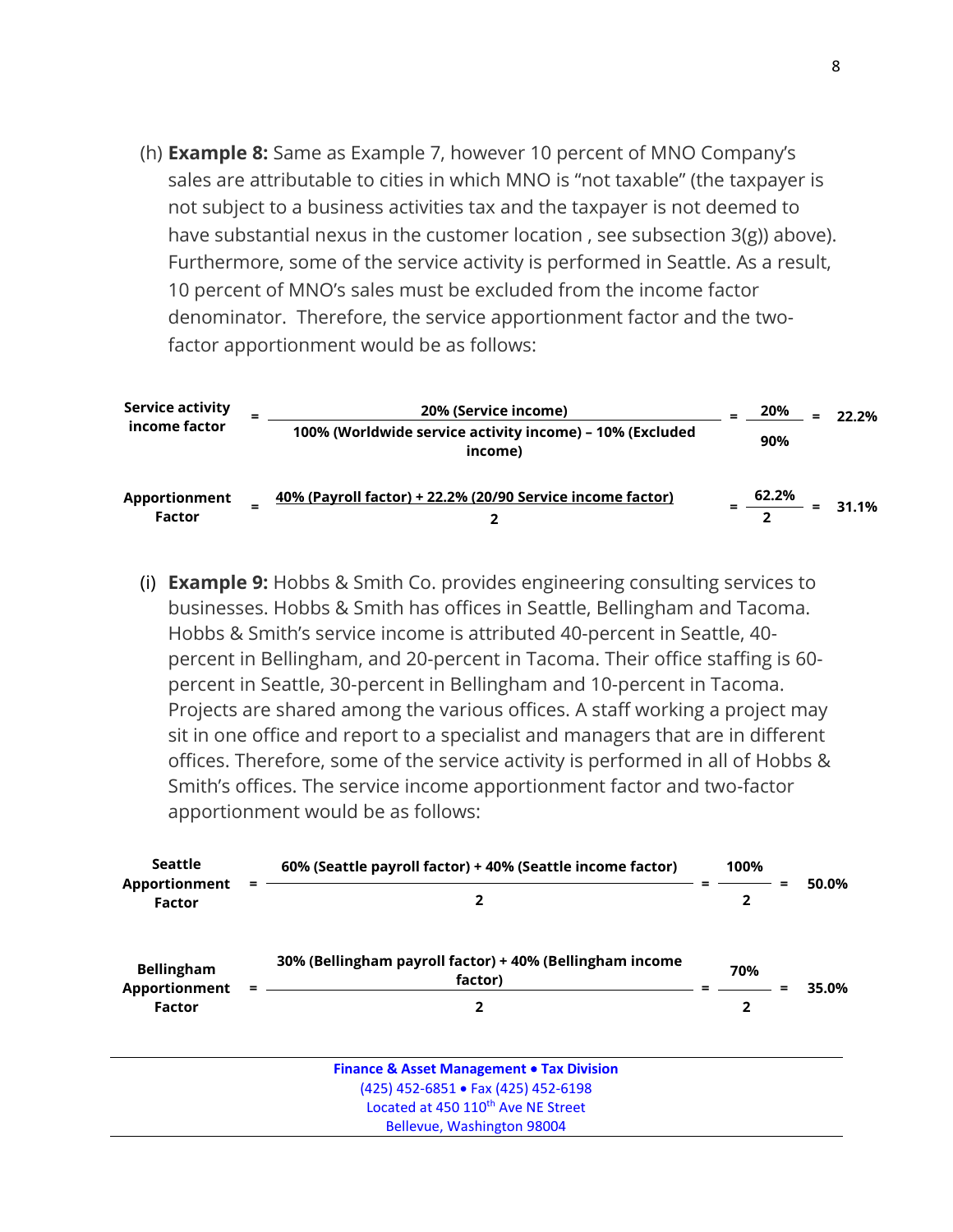| Tacoma<br>Apportionment<br>Factor | = | 10% (Tacoma payroll factor) + 20% (Tacoma income factor) | 30% | 15.0% |
|-----------------------------------|---|----------------------------------------------------------|-----|-------|
|                                   |   |                                                          |     |       |

(j) **Example 10:** Same as Example 9, however Hobbs & Smith only has offices in Seattle and Tacoma. Hobbs & Smith service income is 50-percent in Seattle, 30-percent in Tacoma, and 20-percent in Fife under (e) of section (3) above. Their office staffing is 40-percent in Seattle and 60-percent in Tacoma. Hobbs & Smith is "not taxable" in Fife because Fife does not impose a business activities tax and the taxpayer is not deemed to have a substantial nexus in Fife (see subsection (g) of section (3)). Fife customers travel to the Tacoma office for business meetings with Hobbs & Smith. Projects are shared among the various offices. A staff working a project may sit in one office and report to a specialist and managers that are in different offices. Therefore, some of the service activity is performed in all of Hobbs & Smith's offices. The service income apportionment factor and the two-factor apportionment would be as follows:



(k) **Example 11:** Same as Example 10, except all work is done in the Seattle office and the Tacoma office handles the administrative operations of the

| <b>Finance &amp; Asset Management • Tax Division</b> |  |
|------------------------------------------------------|--|
| $(425)$ 452-6851 • Fax (425) 452-6198                |  |
| Located at 450 110 <sup>th</sup> Ave NE Street       |  |
| Bellevue, Washington 98004                           |  |